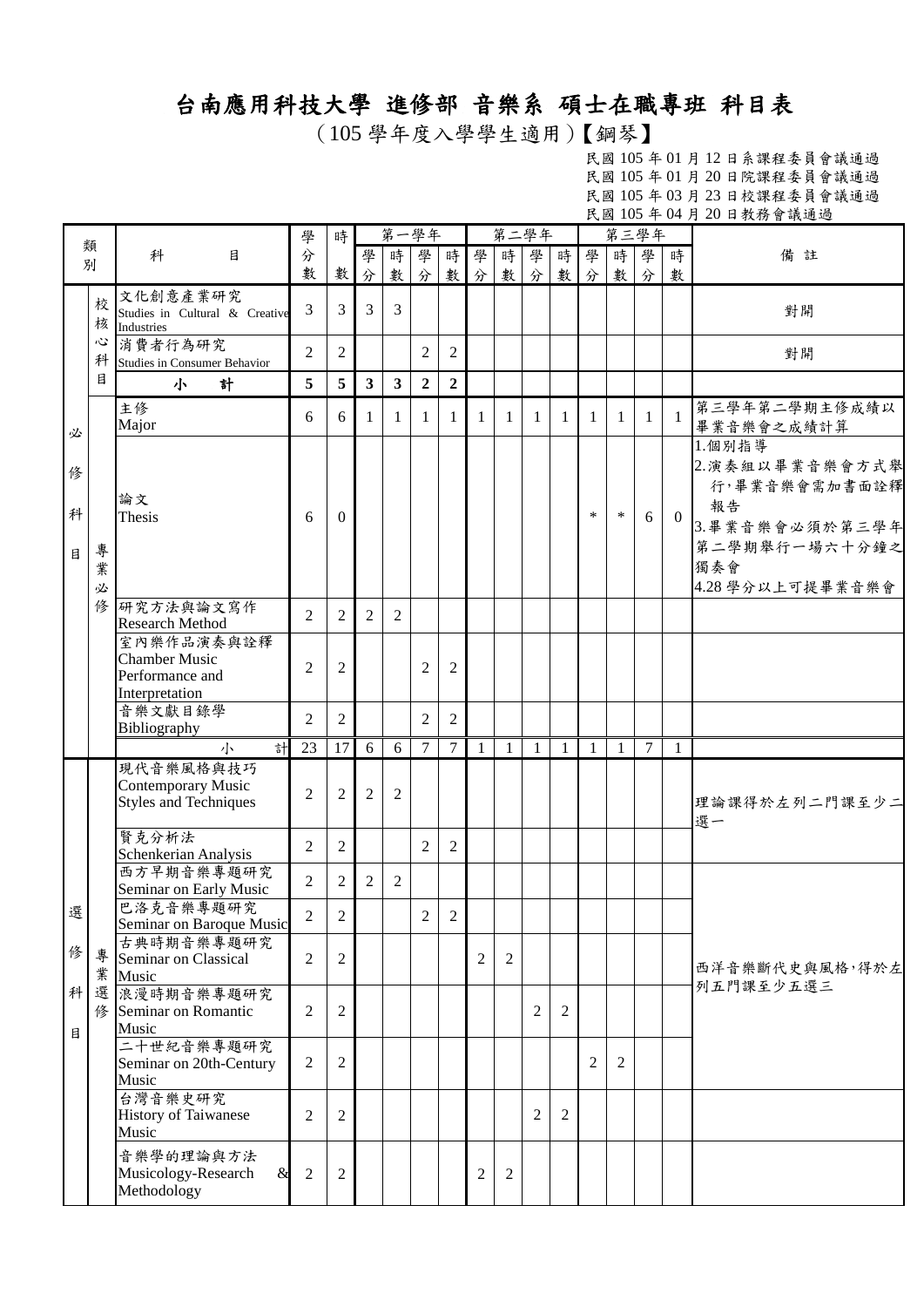|        |              |                                                             | 學              | 時              |                |                | 第一學年                         |                |                | 第二學年           |                |                |                |                | 第三學年           |                |    |
|--------|--------------|-------------------------------------------------------------|----------------|----------------|----------------|----------------|------------------------------|----------------|----------------|----------------|----------------|----------------|----------------|----------------|----------------|----------------|----|
|        | 類<br>別       | 科<br>目                                                      | 分              |                | 學              | 時              | 學                            | 時              | 學              | 時              | 學              | 時              | 學              | 時              | 學              | 時              | 備註 |
|        |              |                                                             | 數              | 數              | 分              | 數              | 分                            | 數              | 分              | 數              | 分              | 數              | 分              | 數              | 分              | 數              |    |
|        |              | 音樂教育專題研究<br>Topics on Music Education                       | $\overline{2}$ | $\overline{2}$ | $\overline{2}$ | $\overline{2}$ |                              |                |                |                |                |                |                |                |                |                |    |
|        |              | 教學法探討<br>Pedagogical Studies                                | $\overline{2}$ | $\overline{2}$ |                |                |                              |                |                |                |                |                | $\overline{2}$ | $\overline{2}$ |                |                |    |
|        |              | 專題研究 (一)<br>Seminar I                                       | 2              | $\overline{2}$ |                |                |                              |                | 2              | 2              |                |                |                |                |                |                |    |
|        |              | 專題研究 (二)<br>Seminar II                                      | 2              | $\overline{2}$ |                |                |                              |                |                |                | $\overline{2}$ | $\overline{2}$ |                |                |                |                |    |
|        |              | 伴奏與音樂指導<br>Accompanying and<br>Coaching                     | $\overline{4}$ | $\overline{4}$ |                |                |                              |                | $\overline{2}$ | $\mathfrak{2}$ | $\overline{2}$ | 2              |                |                |                |                |    |
|        |              | 鋼琴變奏曲研究<br>Piano Variations                                 | 2              | $\overline{2}$ |                |                | $\overline{2}$               | $\overline{2}$ |                |                |                |                |                |                |                |                |    |
|        |              | 即興技巧與總譜彈奏<br>Keyboard Skills                                | $\overline{2}$ | $\overline{2}$ |                |                |                              |                |                |                |                |                |                |                | $\overline{2}$ | $\overline{2}$ |    |
| 選      |              | 舒曼鋼琴作品研究<br>Piano Music of R.<br>Schumann                   | $\overline{2}$ | $\overline{c}$ | $\overline{c}$ | 2              |                              |                |                |                |                |                |                |                |                |                |    |
| 俢<br>科 | 專<br>業<br>選修 | 貝多芬鋼琴奏鳴曲研究<br>Piano Sonatas of L. v.<br>Beethoven           | 2              | $\mathbf{2}$   |                |                | $\overline{2}$               | $\overline{2}$ |                |                |                |                |                |                |                |                |    |
| 目      |              | 莫札特鋼琴協奏曲研究<br>Piano Concertos of W.A.<br>Mozart             | 2              | 2              |                |                |                              |                |                |                | $\overline{c}$ | $\overline{2}$ |                |                |                |                |    |
|        |              | 蕭邦鋼琴作品研究<br>Piano Music of F. Chopin                        | $\overline{2}$ | $\overline{2}$ |                |                |                              |                |                |                | $\overline{2}$ | 2              |                |                |                |                |    |
|        |              | 巴哈鋼琴作品研究<br>Piano Music of J. S. Bach                       | $\overline{2}$ | $\overline{2}$ |                |                |                              |                | $\mathfrak{D}$ | $\overline{2}$ |                |                |                |                |                |                |    |
|        |              | 鋼琴室內樂作品研究<br>Survey of Piano Literature<br>in Chamber Music | $\overline{2}$ | $\mathbf{2}$   | $\overline{c}$ | 2              |                              |                |                |                |                |                |                |                |                |                |    |
|        |              | 二十世紀鋼琴作品研究<br>Seminar on 20th-Century<br>Piano Music        | $\overline{2}$ | $\mathfrak{2}$ |                |                |                              |                |                |                |                |                | $\overline{2}$ | $\overline{2}$ |                |                |    |
|        |              | 小計                                                          | 48             | 48             | 10             | 10             | 8                            | $\,8\,$        | 10             | 10             | 12             | 12             | $6\,$          | 6              | $\overline{2}$ | $\overline{2}$ |    |
|        |              | 累計                                                          | 48             | 48             | 10             | 10             | 18                           | 18             | 28             | 28             | 40             | 40             | 46             | 46             | 48             | 48             |    |
|        |              | 選修至少應修                                                      | 16             |                |                |                |                              |                |                |                |                |                |                |                |                |                |    |
|        |              | 合計                                                          | 72             | 60             | 14             | 13             | 14                           | 13             | 12             | 11             | 14             | 13             | $\,8\,$        | $\overline{7}$ | 10             | $\overline{3}$ |    |
|        |              | 畢業至少應修                                                      | 39             |                |                |                |                              |                |                |                |                |                |                |                |                |                |    |
|        |              |                                                             |                |                |                |                | 授予學位名稱:音樂碩士(Master of Music) |                |                |                |                |                |                |                |                |                |    |

1.本主修之學生畢業最低學分為 39 學分。

2.一場完整之畢業獨奏會及書面詮釋報告。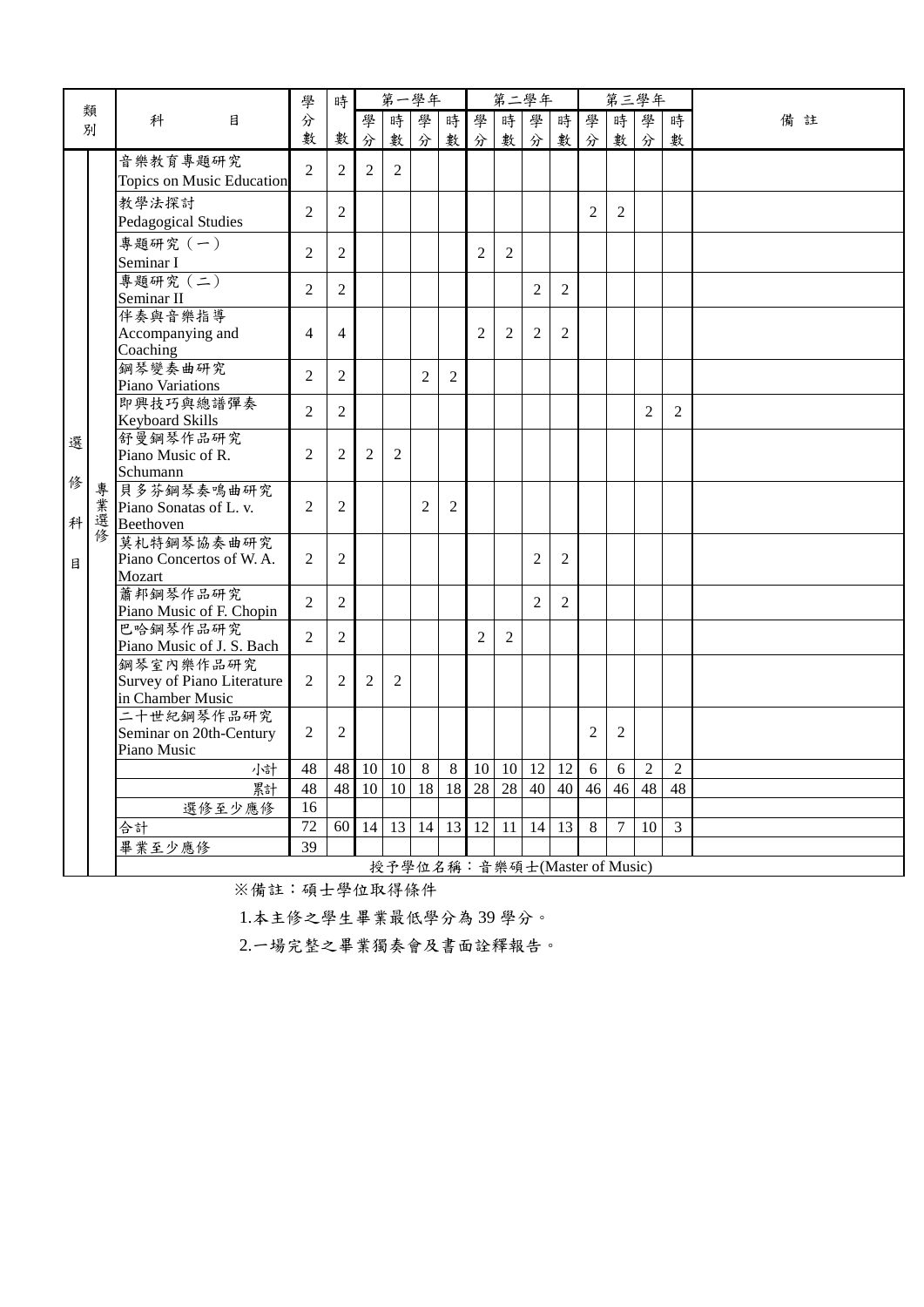## 台南應用科技大學 進修部 音樂系 碩士在職專班 科目表

(105 學年度入學學生適用)【聲樂】

|   |        |                                                     | 學              | 時              |                | 第一學年           |                         |                |              |              | 第二學年           |              |                |                | 第三學年           |              |                 |
|---|--------|-----------------------------------------------------|----------------|----------------|----------------|----------------|-------------------------|----------------|--------------|--------------|----------------|--------------|----------------|----------------|----------------|--------------|-----------------|
|   | 類      | 科<br>目                                              | 分              |                | 學              | 時              | 學                       | 時              | 學            | 時            | 學              | 時            | 學              | 時              | 學              | 時            | 備註              |
|   | 別      |                                                     | 數              | 數              | 分              |                | 分                       | 數              |              | 數            | 分              | 數            |                | 數              | 分              |              |                 |
|   |        |                                                     |                |                |                | 數              |                         |                | 分            |              |                |              | 分              |                |                | 數            |                 |
|   | 校      | 文化創意產業研究                                            | 3              | 3              |                |                | 3                       | 3              |              |              |                |              |                |                |                |              |                 |
|   | 核      | Studies in Cultural & Creative<br><b>Industries</b> |                |                |                |                |                         |                |              |              |                |              |                |                |                |              | 對開              |
|   | 心      | 消費者行為研究                                             |                |                |                |                |                         |                |              |              |                |              |                |                |                |              |                 |
|   | 科      |                                                     | $\overline{c}$ | 2              | $\overline{c}$ | $\mathfrak{2}$ |                         |                |              |              |                |              |                |                |                |              | 對開              |
|   | 目      | Studies in Consumer Behavior                        |                |                |                |                |                         |                |              |              |                |              |                |                |                |              |                 |
|   |        | 小<br>計                                              | 5              | 5              | $\overline{2}$ | $\overline{2}$ | $\overline{\mathbf{3}}$ | $\mathbf{3}$   |              |              |                |              |                |                |                |              |                 |
|   |        | 主修                                                  |                |                |                |                |                         |                |              |              |                |              |                |                |                |              | 第三學年第二學期主修成績    |
|   |        | Major                                               | 6              | 6              | 1              | 1              | 1                       | 1              | $\mathbf{1}$ | 1            | 1              | -1           | -1             | -1             | $\mathbf{1}$   | $\mathbf{1}$ | 以畢業音樂會之成績計算     |
| 必 |        |                                                     |                |                |                |                |                         |                |              |              |                |              |                |                |                |              | 1.個別指導          |
|   |        |                                                     |                |                |                |                |                         |                |              |              |                |              |                |                |                |              | 2.演奏組以畢業音樂會方式   |
| 俢 |        |                                                     |                |                |                |                |                         |                |              |              |                |              |                |                |                |              | 舉行,畢業音樂會需加書     |
|   |        | 論文                                                  |                |                |                |                |                         |                |              |              |                |              |                |                |                |              | 面詮釋報告           |
|   |        | Thesis                                              | 6              | $\theta$       |                |                |                         |                |              |              |                |              | $\ast$         | $\ast$         | 6              |              | 0 3.畢業音樂會必須於第三學 |
| 科 |        |                                                     |                |                |                |                |                         |                |              |              |                |              |                |                |                |              | 年第二學期舉行一場六十分    |
|   | 專      |                                                     |                |                |                |                |                         |                |              |              |                |              |                |                |                |              | 鐘之獨奏會           |
| 目 | 業      |                                                     |                |                |                |                |                         |                |              |              |                |              |                |                |                |              | 4.28 學分以上可提畢業音樂 |
|   |        |                                                     |                |                |                |                |                         |                |              |              |                |              |                |                |                |              | 會               |
|   | 必<br>俢 | 研究方法與論文寫作                                           |                |                |                |                |                         |                |              |              |                |              |                |                |                |              |                 |
|   |        | <b>Research Method</b>                              | $\overline{2}$ | 2              | $\overline{2}$ | 2              |                         |                |              |              |                |              |                |                |                |              |                 |
|   |        | 室內樂作品演奏與詮釋                                          |                |                |                |                |                         |                |              |              |                |              |                |                |                |              |                 |
|   |        | <b>Chamber Music</b>                                |                |                |                |                |                         |                |              |              |                |              |                |                |                |              |                 |
|   |        | Performance and                                     | $\overline{2}$ | $\overline{2}$ |                |                | $\overline{2}$          | $\overline{2}$ |              |              |                |              |                |                |                |              |                 |
|   |        |                                                     |                |                |                |                |                         |                |              |              |                |              |                |                |                |              |                 |
|   |        | Interpretation                                      |                |                |                |                |                         |                |              |              |                |              |                |                |                |              |                 |
|   |        | 音樂文獻目錄學                                             | $\overline{2}$ | $\overline{c}$ |                |                | $\overline{2}$          | $\overline{2}$ |              |              |                |              |                |                |                |              |                 |
|   |        | Bibliography                                        |                |                |                |                |                         |                |              |              |                |              |                |                |                |              |                 |
|   |        | 計<br>小                                              | 18             | 12             | 3              | $\overline{3}$ | 5                       | 5              | $\mathbf{1}$ | $\mathbf{1}$ | $\mathbf{1}$   | $\mathbf{1}$ | 1              | $\mathbf{1}$   | $\overline{7}$ | $\mathbf{1}$ |                 |
|   |        | 現代音樂風格與技巧                                           |                |                |                |                |                         |                |              |              |                |              |                |                |                |              |                 |
|   |        | Contemporary Music                                  | $\overline{2}$ | 2              | $\overline{2}$ | $\overline{2}$ |                         |                |              |              |                |              |                |                |                |              |                 |
|   |        | <b>Styles and Techniques</b>                        |                |                |                |                |                         |                |              |              |                |              |                |                |                |              | 理論課得於左列二門課至少    |
|   |        | 賢克分析法                                               |                |                |                |                |                         |                |              |              |                |              |                |                |                |              | 二選一             |
|   |        | Schenkerian Analysis                                | 2              | 2              |                |                | 2                       | $\overline{2}$ |              |              |                |              |                |                |                |              |                 |
|   |        | 西方早期音樂專題研究                                          |                |                |                |                |                         |                |              |              |                |              |                |                |                |              |                 |
|   |        | Seminar on Early Music                              | $\overline{2}$ | 2              | $\overline{2}$ | $\overline{2}$ |                         |                |              |              |                |              |                |                |                |              |                 |
|   |        | 巴洛克音樂專題研究                                           |                |                |                |                |                         |                |              |              |                |              |                |                |                |              |                 |
| 選 |        | Seminar on Baroque Music                            | 2              | 2              |                |                | 2                       | $\overline{2}$ |              |              |                |              |                |                |                |              |                 |
|   |        |                                                     |                |                |                |                |                         |                |              |              |                |              |                |                |                |              |                 |
| 俢 | 專      | 古典時期音樂專題研究                                          | $\overline{2}$ | $\overline{2}$ |                |                |                         |                | 2            | 2            |                |              |                |                |                |              | 西洋音樂斷代史與風格,得    |
|   | 業      | Seminar on Classical Music                          |                |                |                |                |                         |                |              |              |                |              |                |                |                |              | 於左列五門課至少五選三     |
| 科 |        | 浪漫時期音樂專題研究                                          | $\overline{2}$ | 2              |                |                |                         |                |              |              | 2              | 2            |                |                |                |              |                 |
|   | 俢      | 選 Seminar on Romantic Music                         |                |                |                |                |                         |                |              |              |                |              |                |                |                |              |                 |
|   |        | 二十世紀音樂專題研究                                          |                |                |                |                |                         |                |              |              |                |              |                |                |                |              |                 |
| 目 |        | Seminar on 20th-Century                             | $\overline{c}$ | 2              |                |                |                         |                |              |              |                |              | $\overline{2}$ | $\overline{2}$ |                |              |                 |
|   |        | Music                                               |                |                |                |                |                         |                |              |              |                |              |                |                |                |              |                 |
|   |        | 台灣音樂史研究                                             | 2              | 2              |                |                |                         |                |              |              | $\overline{2}$ | 2            |                |                |                |              |                 |
|   |        | History of Taiwanese Music                          |                |                |                |                |                         |                |              |              |                |              |                |                |                |              |                 |
|   |        | 音樂學的理論與方法                                           |                |                |                |                |                         |                |              |              |                |              |                |                |                |              |                 |
|   |        | Musicology-Research<br>&                            | $\overline{2}$ | 2              |                |                |                         |                | 2            | 2            |                |              |                |                |                |              |                 |
|   |        | Methodology                                         |                |                |                |                |                         |                |              |              |                |              |                |                |                |              |                 |
|   |        |                                                     |                |                |                |                |                         |                |              |              |                |              |                |                |                |              |                 |
|   |        | 音樂教育專題研究                                            | $\overline{2}$ | 2              | $\mathbf{2}$   | $\overline{2}$ |                         |                |              |              |                |              |                |                |                |              |                 |
|   |        | Topics on Music Education                           |                |                |                |                |                         |                |              |              |                |              |                |                |                |              |                 |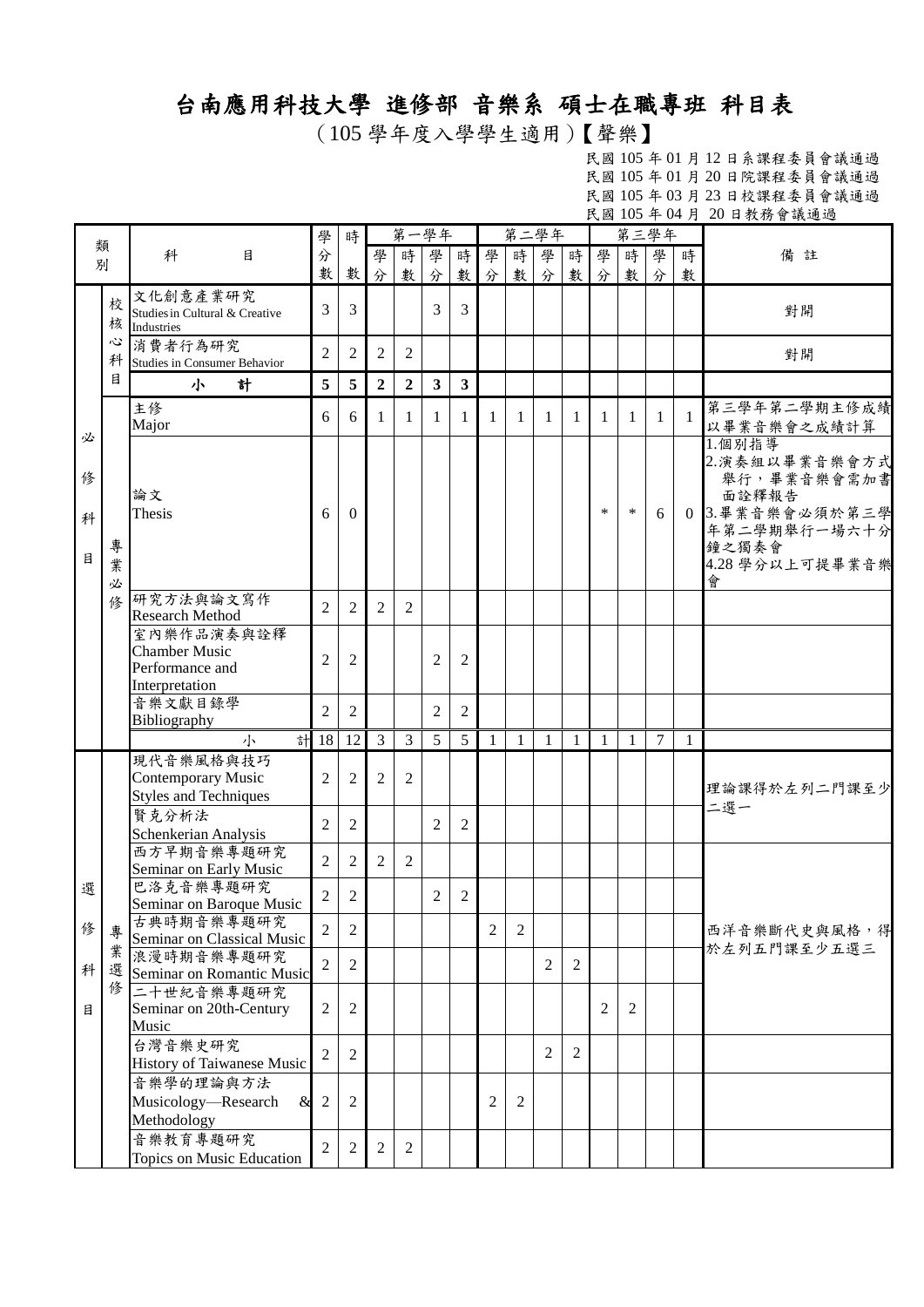| 類      |   |                                                                           | 學               | 時               |                |                | 第一學年           |                |                | 第二學年           |                |                |                              |                | 第三學年           |                |    |
|--------|---|---------------------------------------------------------------------------|-----------------|-----------------|----------------|----------------|----------------|----------------|----------------|----------------|----------------|----------------|------------------------------|----------------|----------------|----------------|----|
|        | 別 | 科<br>目                                                                    | 分               |                 | 學              | 時              | 學              | 時              | 學              | 時              | 學              | 時              | 學                            | 時              | 學              | 時              | 備註 |
|        |   |                                                                           | 數               | 數               | 分              | 數              | 分              | 數              | 分              | 數              | 分              | 數              | 分                            | 數              | 分              | 數              |    |
|        |   | 教學法探討<br>Pedagogical Studies                                              | $\overline{2}$  | $\overline{2}$  |                |                |                |                |                |                |                |                | $\overline{2}$               | $\overline{c}$ |                |                |    |
|        |   | 專題研究 (一)<br>Seminar I                                                     | $\overline{2}$  | $\overline{2}$  |                |                |                |                | $\overline{2}$ | $\overline{2}$ |                |                |                              |                |                |                |    |
|        |   | 專題研究 (二)<br>Seminar II                                                    | $\overline{2}$  | $\overline{2}$  |                |                |                |                |                |                | $\overline{2}$ | 2              |                              |                |                |                |    |
|        |   | 歌劇曲目詮釋與舞台實習<br>Interpretation and<br>Rehearsing on Operatic<br>Repertoire | $\overline{2}$  | $\overline{2}$  |                |                | $\overline{2}$ | $\overline{2}$ |                |                |                |                |                              |                |                |                |    |
|        |   | 威爾第歌劇研究<br>Seminar on G. Verdi's Opera                                    | $\overline{2}$  | $\overline{2}$  |                |                | $\overline{2}$ | $\overline{2}$ |                |                |                |                |                              |                |                |                |    |
| 選      |   | 華格納歌劇研究<br>Seminar on R. Wagner's<br>Opera                                | $\mathfrak{2}$  | $\overline{2}$  |                |                |                |                |                |                |                |                |                              |                | $\overline{2}$ | $\overline{2}$ |    |
| 俢      | 專 | 英文歌曲研究<br><b>Study of Vocal</b><br>Repertoire—English and<br>業 American   | $\overline{2}$  | $\overline{2}$  |                |                |                |                | $\overline{2}$ | $\overline{2}$ |                |                |                              |                |                |                |    |
| 科<br>月 |   | 選 法文歌曲研究<br>修 Study of Vocal<br>Repertoire-French<br>Mélodies             | $\overline{2}$  | $\overline{2}$  |                |                |                |                |                |                | $\overline{2}$ | $\overline{2}$ |                              |                |                |                |    |
|        |   | 舒伯特藝術歌曲研究<br>Literature of F. Schubert's<br>Lieder                        | $\overline{2}$  | $\overline{2}$  | $\overline{c}$ | $\overline{2}$ |                |                |                |                |                |                |                              |                |                |                |    |
|        |   | 台灣歌曲研究<br>The Study of Taiwanese<br>Songs                                 | $\overline{2}$  | $\overline{2}$  |                |                |                |                |                |                |                |                | $\overline{2}$               | $\overline{2}$ |                |                |    |
|        |   | 莫札特歌曲研究<br>Seminar on W. A. Mozart's<br>Vocal Repertoire                  | $\mathfrak{2}$  | $\overline{2}$  | 2              | 2              |                |                |                |                |                |                |                              |                |                |                |    |
|        |   | 小計                                                                        | 42              | 42              | 10             | 10             | $8\,$          | $8\,$          | $\,8\,$        | $\,8\,$        | 8              | $8\,$          | 6                            | 6              | $\overline{2}$ | $\overline{2}$ |    |
|        |   | 累計                                                                        | 42              | 42              | 10             | 10             | 18             | 18             | 26             | 26             | 34             | 34             | 40                           | 40             | 42             | 42             |    |
|        |   | 選修至少應修                                                                    | 16              |                 |                |                |                |                |                |                |                |                |                              |                |                |                |    |
|        |   | 合計                                                                        | $\overline{65}$ | $\overline{59}$ | 18             | 18             | 16             | 16             | 12             | 11             | 14             | 13             | $\,8\,$                      | $\tau$         | 10             | 3              |    |
|        |   | 畢業至少應修                                                                    | $\overline{39}$ |                 |                |                |                |                |                |                |                |                |                              |                |                |                |    |
|        |   |                                                                           |                 |                 |                |                |                |                |                |                |                |                | 授予學位名稱:音樂碩士(Master of Music) |                |                |                |    |

1.本主修之學生畢業最低學分為 39 學分。

2.一場完整之畢業獨奏會及書面詮釋報告。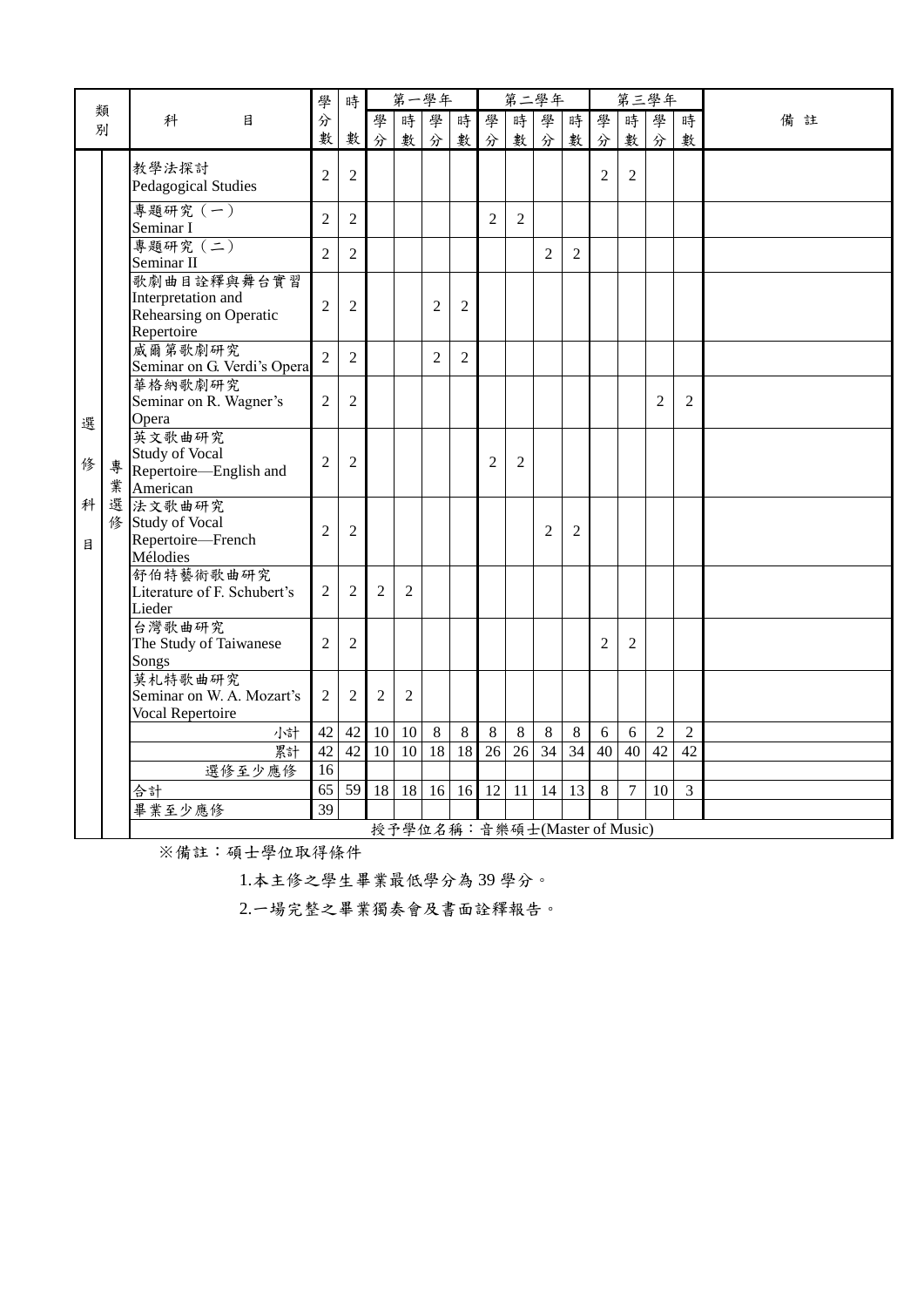## 台南應用科技大學 進修部 音樂系 碩士在職專班 科目表

(105 學年度入學學生適用)【管樂弦樂】

|                  |                  |                                                                         | 學              | 時              |                         | 第一學年           |                |                |                | 第二學年         |   |                |              |        | 第三學年   |                |                                                                                                                     |
|------------------|------------------|-------------------------------------------------------------------------|----------------|----------------|-------------------------|----------------|----------------|----------------|----------------|--------------|---|----------------|--------------|--------|--------|----------------|---------------------------------------------------------------------------------------------------------------------|
| 類<br>別           |                  | 科<br>目                                                                  | 分              |                | 學                       | 時              | 學              | 時              | 學              | 時            | 學 | 時              | 學            | 時      | 學      | 時              | 備註                                                                                                                  |
|                  |                  |                                                                         | 數              | 數              | 分                       | 數              | 分              | 數              | 分              | 數            | 分 | 數              | 分            | 數      | 分      | 數              |                                                                                                                     |
|                  | 校<br>核           | 文化創意產業研究<br>Studies in Cultural & Creative<br><b>Industries</b>         | 3              | 3              | $\overline{3}$          | $\overline{3}$ |                |                |                |              |   |                |              |        |        |                | 對開                                                                                                                  |
|                  | 心<br>科           | 消費者行為研究<br>Studies in Consumer Behavior                                 | $\overline{2}$ | 2              |                         |                | $\mathfrak{2}$ | $\mathfrak{2}$ |                |              |   |                |              |        |        |                | 對開                                                                                                                  |
|                  | $\mathbf{B}$     | 小<br>計                                                                  | 5              | 5              | $\overline{\mathbf{3}}$ | $\mathbf{3}$   | $\overline{2}$ | $\overline{2}$ |                |              |   |                |              |        |        |                |                                                                                                                     |
|                  |                  | 主修<br>Major                                                             | 6              | 6              | 1                       | 1              | 1              | 1              | 1              | 1            | 1 | 1              | 1            | 1      | -1     | $\overline{1}$ | 第三學年第二學期主修成績<br>以畢業音樂會之成績計算                                                                                         |
| 必<br>俢<br>科<br>目 | 專<br>業<br>必<br>俢 | 論文<br>Thesis                                                            | 6              | $\Omega$       |                         |                |                |                |                |              |   |                | $\ast$       | $\ast$ | 6      |                | 1.個別指導<br>2.演奏組以畢業音樂會方式<br>舉行,畢業音樂會需加書面<br>詮釋報告<br>0 3.畢業音樂會必須於第三學<br>年第二學期舉行一場六十分<br>鐘之獨奏會<br>4.28 學分以上可提畢業音樂<br>會 |
|                  |                  | 研究方法與論文寫作<br>Research Method                                            | $\overline{2}$ | $\overline{2}$ | 2                       | $\overline{2}$ |                |                |                |              |   |                |              |        |        |                |                                                                                                                     |
|                  |                  | 室內樂作品演奏與詮釋<br><b>Chamber Music</b><br>Performance and<br>Interpretation | $\overline{2}$ | $\overline{2}$ |                         |                | $\overline{2}$ | $\overline{2}$ |                |              |   |                |              |        |        |                |                                                                                                                     |
|                  |                  | 音樂文獻目錄學<br>Bibliography                                                 | $\overline{2}$ | 2              |                         |                | 2              | $\overline{2}$ |                |              |   |                |              |        |        |                |                                                                                                                     |
|                  |                  | 計<br>小                                                                  | 23             | 17             | 6                       | 6              | $\overline{7}$ | $\overline{7}$ | $\mathbf{1}$   | $\mathbf{1}$ | 1 | $\mathbf{1}$   | $\mathbf{1}$ | 1      | $\tau$ | 1              |                                                                                                                     |
|                  |                  | 現代音樂風格與技巧<br>Contemporary Music<br><b>Styles and Techniques</b>         | $\overline{2}$ | $\overline{2}$ | $\overline{2}$          | $\overline{2}$ |                |                |                |              |   |                |              |        |        |                | 理論課得於左列二門課至少<br>二選一                                                                                                 |
|                  |                  | 賢克分析法<br>Schenkerian Analysis                                           | $\overline{2}$ | $\overline{2}$ |                         |                | $\overline{2}$ | $\overline{2}$ |                |              |   |                |              |        |        |                |                                                                                                                     |
| 選                |                  | 西方早期音樂專題研究<br>Seminar on Early Music                                    | $\overline{2}$ | 2              | 2                       | 2              |                |                |                |              |   |                |              |        |        |                |                                                                                                                     |
| 修                | 專                | 巴洛克音樂專題研究<br>Seminar on Baroque<br>Music                                | 2              | 2              |                         |                | 2              | 2              |                |              |   |                |              |        |        |                |                                                                                                                     |
| 科                | 業                | 古典時期音樂專題研究<br>選 Seminar on Classical<br>修 Music                         | 2              | 2              |                         |                |                |                | $\overline{2}$ | 2            |   |                |              |        |        |                | 西洋音樂斷代史與風格,得於<br>左列五門課至少五選三                                                                                         |
| 目                |                  | 浪漫時期音樂專題研究<br>Seminar on Romantic<br>Music                              | $\overline{2}$ | 2              |                         |                |                |                |                |              | 2 | $\overline{c}$ |              |        |        |                |                                                                                                                     |
|                  |                  | 二十世紀音樂專題研究<br>Seminar on 20th-Century<br>Music                          | $\overline{2}$ | $\overline{2}$ |                         |                |                |                |                |              |   |                | 2            | 2      |        |                |                                                                                                                     |
|                  |                  | 台灣音樂史研究<br>History of Taiwanese<br>Music                                | 2              | $\overline{2}$ |                         |                |                |                |                |              | 2 | 2              |              |        |        |                |                                                                                                                     |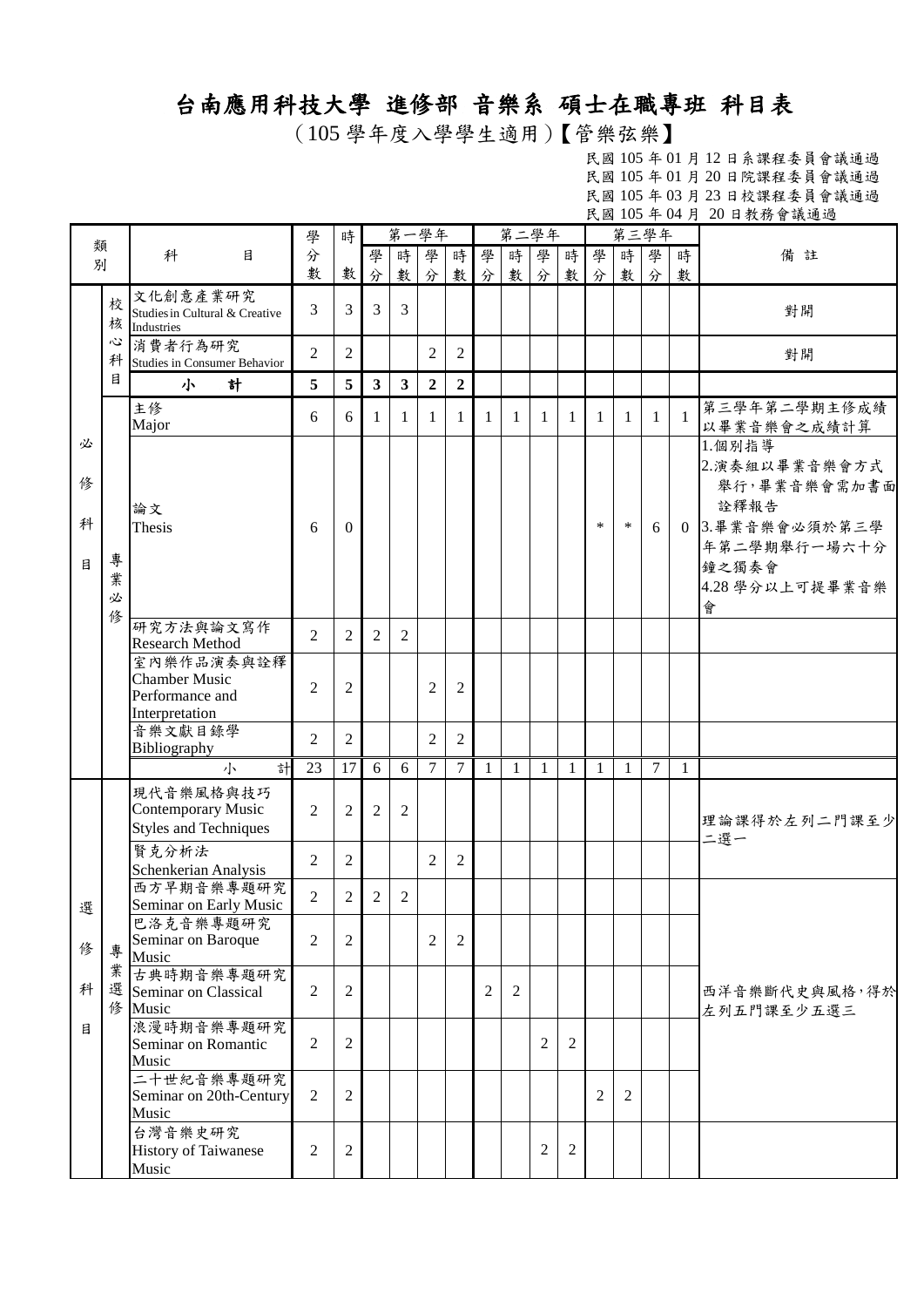|        |        |                                  | 學               | 時              |                 |                | 第一學年            |                |                 | 第二學年           |                |                 |                              |                | 第三學年            |                |    |
|--------|--------|----------------------------------|-----------------|----------------|-----------------|----------------|-----------------|----------------|-----------------|----------------|----------------|-----------------|------------------------------|----------------|-----------------|----------------|----|
| 類<br>別 |        | 科<br>目                           | 分               |                | 學               | 時              | 學               | 時              | 學               | 時              | 學              | 時               | 學                            | 時              | 學               | 時              | 備註 |
|        |        |                                  | 數               | 數              | 分               | 數              | 分               | 數              | 分               | 數              | 分              | 數               | 分                            | 數              | 分               | 數              |    |
|        |        | 教學法探討<br>Pedagogical Studies     | $\overline{2}$  | $\overline{2}$ |                 |                |                 |                |                 |                |                |                 | $\overline{2}$               | 2              |                 |                |    |
|        |        | 音樂學的理論與方法                        |                 |                |                 |                |                 |                |                 |                |                |                 |                              |                |                 |                |    |
|        |        | Musicology—Research              | $\overline{2}$  | $\overline{2}$ |                 |                |                 |                | $\overline{2}$  | $\overline{2}$ |                |                 |                              |                |                 |                |    |
|        |        | & Methodology                    |                 |                |                 |                |                 |                |                 |                |                |                 |                              |                |                 |                |    |
|        |        | 音樂教育專題研究                         |                 |                |                 |                |                 |                |                 |                |                |                 |                              |                |                 |                |    |
|        |        | Topics on Music                  | $\overline{2}$  | $\overline{2}$ | $\overline{2}$  | $\overline{2}$ |                 |                |                 |                |                |                 |                              |                |                 |                |    |
|        |        | Education                        |                 |                |                 |                |                 |                |                 |                |                |                 |                              |                |                 |                |    |
|        |        | 專題研究 (一)                         | $\overline{2}$  | $\overline{2}$ |                 |                |                 |                | $\overline{2}$  | $\overline{2}$ |                |                 |                              |                |                 |                |    |
|        |        | Seminar I<br>專題研究 (二)            |                 |                |                 |                |                 |                |                 |                |                |                 |                              |                |                 |                |    |
|        |        | Seminar II                       | $\overline{2}$  | $\overline{2}$ |                 |                |                 |                |                 |                | $\overline{2}$ | $\overline{2}$  |                              |                |                 |                |    |
|        |        | 貝多芬的管絃樂作品                        |                 |                |                 |                |                 |                |                 |                |                |                 |                              |                |                 |                |    |
|        |        | Seminar on Beethoven's           | $\overline{2}$  | $\overline{2}$ | $\overline{2}$  | $\overline{2}$ |                 |                |                 |                |                |                 |                              |                |                 |                |    |
| 選      |        | <b>Orchestral Works</b>          |                 |                |                 |                |                 |                |                 |                |                |                 |                              |                |                 |                |    |
|        |        | 絃樂演奏美聲法                          | $\overline{2}$  | $\overline{2}$ |                 |                |                 |                |                 |                | $\overline{2}$ | $\overline{2}$  |                              |                |                 |                |    |
| 俢      |        | 專 String Tone Analysis<br>管樂作品研究 |                 |                |                 |                |                 |                |                 |                |                |                 |                              |                |                 |                |    |
| 科      | 業<br>選 | Wind Repertoire Studies          | $\overline{2}$  | $\overline{2}$ |                 |                |                 |                | $\overline{2}$  | $\overline{2}$ |                |                 |                              |                |                 |                |    |
|        | 俢      | 絃樂作品研究                           | $\overline{2}$  | $\overline{2}$ |                 |                |                 |                | $\overline{2}$  | $\overline{2}$ |                |                 |                              |                |                 |                |    |
| 目      |        | <b>String Repertoire Studies</b> |                 |                |                 |                |                 |                |                 |                |                |                 |                              |                |                 |                |    |
|        |        | 二十世紀管樂作品研究                       | $\overline{2}$  | $\overline{2}$ |                 |                |                 |                |                 |                | $\overline{2}$ | $\overline{2}$  |                              |                |                 |                |    |
|        |        | 20th-Century Wind<br>Repertoire  |                 |                |                 |                |                 |                |                 |                |                |                 |                              |                |                 |                |    |
|        |        | 管弦樂作品演奏與詮釋                       |                 |                |                 |                |                 |                |                 |                |                |                 |                              |                |                 |                |    |
|        |        | String and Wind                  | $\overline{2}$  | $\overline{2}$ |                 |                | $\overline{2}$  | $\overline{2}$ |                 |                |                |                 |                              |                |                 |                |    |
|        |        | Performance and                  |                 |                |                 |                |                 |                |                 |                |                |                 |                              |                |                 |                |    |
|        |        | Interpretation                   |                 |                |                 |                |                 |                |                 |                |                |                 |                              |                |                 |                |    |
|        |        | 室內樂作品研究<br><b>Chamber Music</b>  | 2               | $\overline{2}$ | $\overline{2}$  | $\overline{2}$ |                 |                |                 |                |                |                 |                              |                |                 |                |    |
|        |        | Literature                       |                 |                |                 |                |                 |                |                 |                |                |                 |                              |                |                 |                |    |
|        |        | 小計                               | 40              | 40             | 10              | 10             | $6\,$           | 6              | 10              |                | $10 \mid 10$   | 10              | $\overline{4}$               | $\overline{4}$ | $\mathbf{0}$    | $\mathbf{0}$   |    |
|        |        | 累計                               | 40              | 40             | $\overline{10}$ | 10             | $\overline{16}$ | 16             | $\overline{26}$ | 26             | 36             | $\overline{36}$ | 40                           | 40             | $\overline{40}$ | 40             |    |
|        |        | 選修至少應修                           | 16              |                |                 |                |                 |                |                 |                |                |                 |                              |                |                 |                |    |
|        |        | 合計                               | $\overline{72}$ | 60             | 14              | 13             | 14              | 13             | 12              | $11\,$         | 14             | 13              | 8                            | $\overline{7}$ | 10              | $\overline{3}$ |    |
|        |        | 畢業至少應修                           | 39              |                |                 |                |                 |                |                 |                |                |                 |                              |                |                 |                |    |
|        |        |                                  |                 |                |                 |                |                 |                |                 |                |                |                 | 授予學位名稱:音樂碩士(Master of Music) |                |                 |                |    |

1.本主修之學生畢業最低學分為 39 學分。

2.一場完整之畢業獨奏會及書面詮釋報告。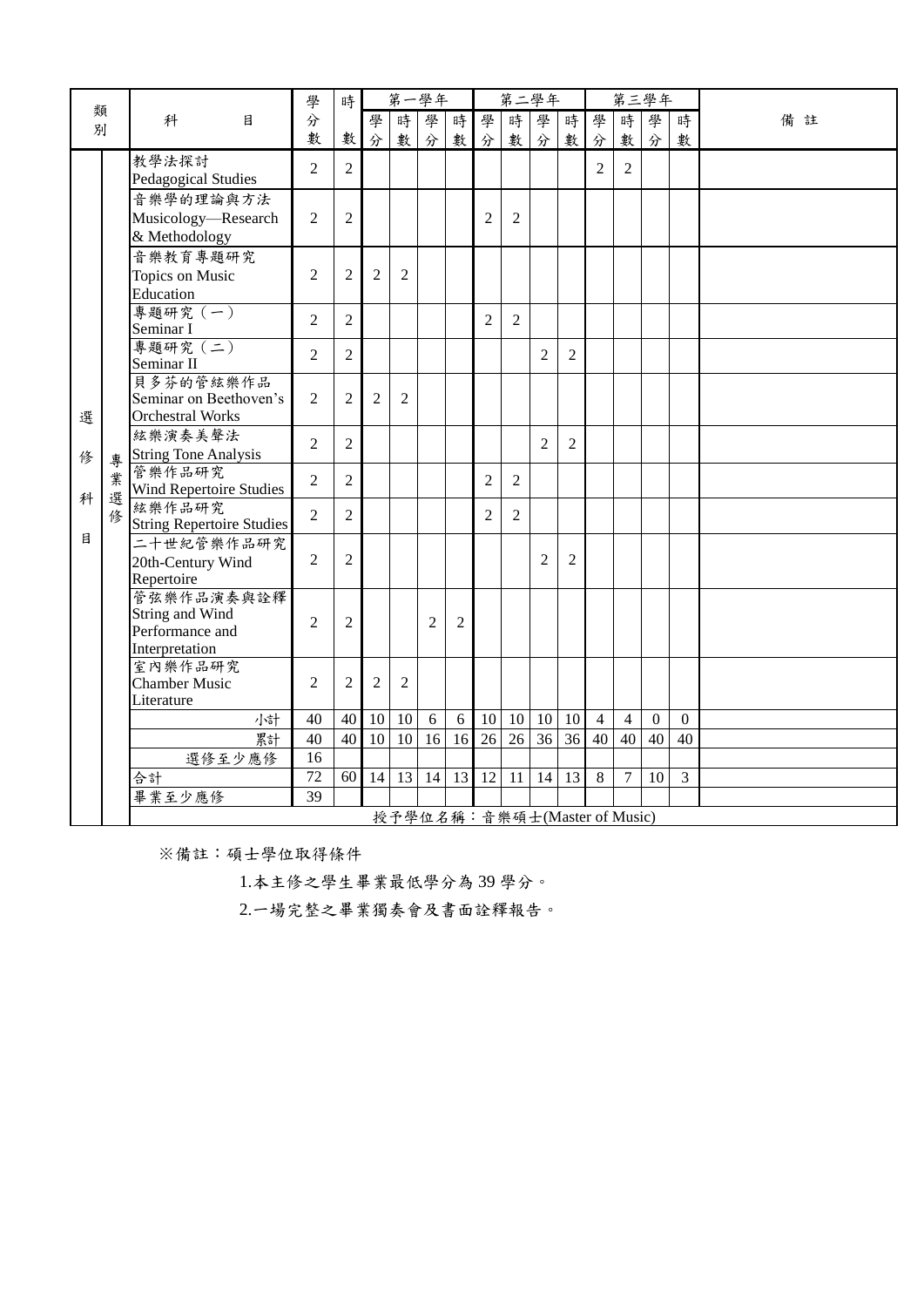## 台南應用科技大學 進修部 音樂系碩士在職專班 科目表

(105 學年度入學學生適用)【教學】

|              |        |                                                                         | 學              | 時               |                         |                | 第一學年             |                |                |                | 第二學年           |                |                | 第三學年         |                |              |                                   |
|--------------|--------|-------------------------------------------------------------------------|----------------|-----------------|-------------------------|----------------|------------------|----------------|----------------|----------------|----------------|----------------|----------------|--------------|----------------|--------------|-----------------------------------|
| 類<br>別       |        | 科<br>目                                                                  | 分<br>數         | 數               | 學                       | 時              | 學                | 時              | 學              | 時              | 學              | 時              | 學              | 時            | 學              | 時            | 備註                                |
|              | 校<br>核 | 文化創意產業研究<br>Studies in Cultural & Creative<br><b>Industries</b>         | 3              | 3               | 分<br>$\overline{3}$     | 數<br>3         | 分                | 數              | 分              | 數              | 分              | 數              | 分              | 數            | 分              | 數            | 對開                                |
|              | 心<br>科 | 消費者行為研究<br>Studies in Consumer Behavior                                 | $\overline{2}$ | $\overline{2}$  |                         |                | $\overline{c}$   | $\overline{2}$ |                |                |                |                |                |              |                |              | 對開                                |
| 必            | 目      | 小<br>計                                                                  | 5              | $5\overline{)}$ | $\overline{\mathbf{3}}$ | 3 <sup>1</sup> | $\boldsymbol{2}$ | $\overline{2}$ |                |                |                |                |                |              |                |              |                                   |
| 俢            |        | 主修<br>Major                                                             | 6              | 6               | 1                       | 1              | $\mathbf{1}$     | 1              | $\mathbf{1}$   | -1             | $\mathbf{1}$   | 1              | $\mathbf{1}$   | $\mathbf{1}$ | $\mathbf{1}$   | $\mathbf{1}$ |                                   |
| 科            |        | 論文<br>Thesis                                                            | 6              | $\theta$        |                         |                |                  |                |                |                |                |                | $\ast$         | $\ast$       | 6              |              | 1.個別指導<br>0 2.28 學分以上可提論文研究計<br>畫 |
| $\mathbf{H}$ |        | 專 研究方法與論文寫作<br>業 Research Method                                        | $\overline{2}$ | 2               | $\overline{2}$          | 2              |                  |                |                |                |                |                |                |              |                |              |                                   |
|              | 必<br>修 | 室內樂作品演奏與詮釋<br><b>Chamber Music</b><br>Performance and<br>Interpretation | $\overline{2}$ | $\mathfrak{2}$  |                         |                | $\mathfrak{2}$   | $\overline{2}$ |                |                |                |                |                |              |                |              |                                   |
|              |        | 音樂文獻目錄學<br>Bibliography                                                 | $\overline{2}$ | $\overline{2}$  |                         |                | $\overline{2}$   | $\overline{2}$ |                |                |                |                |                |              |                |              |                                   |
|              |        | 計<br>小                                                                  | 23             | 17              | 6                       | 6              | $\tau$           | $\overline{7}$ | $\mathbf{1}$   | $\mathbf{1}$   | $\mathbf{1}$   | $\mathbf{1}$   | $\mathbf{1}$   | $\mathbf{1}$ | $\overline{7}$ | $\mathbf{1}$ |                                   |
|              |        | 現代音樂風格與技巧<br>Contemporary Music<br><b>Styles and Techniques</b>         | $\overline{2}$ | $\overline{2}$  | $\overline{2}$          | $\overline{2}$ |                  |                |                |                |                |                |                |              |                |              | 理論課得於左列二門課至少二                     |
|              |        | 賢克分析法<br>Schenkerian Analysis                                           | $\overline{2}$ | $\overline{2}$  |                         |                | 2                | $\overline{2}$ |                |                |                |                |                |              |                |              | 選一                                |
|              |        | 西方早期音樂專題研究<br>Seminar on Early Music                                    | $\overline{2}$ | $\overline{c}$  | $\overline{2}$          | $\overline{2}$ |                  |                |                |                |                |                |                |              |                |              |                                   |
|              |        | 巴洛克音樂專題研究<br>Seminar on Baroque Music                                   | $\overline{2}$ | 2               |                         |                | $\overline{2}$   | $\overline{2}$ |                |                |                |                |                |              |                |              |                                   |
| 選            |        | 古典時期音樂專題研究<br>Seminar on Classical<br>Music                             | $\mathfrak{2}$ | $\mathfrak{2}$  |                         |                |                  |                | $\overline{2}$ | 2              |                |                |                |              |                |              | 西洋音樂斷代史與風格,得於左                    |
| 修            | 專      | 浪漫時期音樂專題研究<br>Seminar on Romantic<br>Music                              | $\mathfrak{2}$ | $\mathfrak{2}$  |                         |                |                  |                |                |                | $\overline{c}$ | $\overline{2}$ |                |              |                |              | 列五門課至少五選三                         |
| 科            |        | 業 二十世紀音樂專題研究<br>選 Seminar on 20th-Century<br>修 Music                    | $\overline{2}$ | $\overline{2}$  |                         |                |                  |                |                |                |                |                | $\overline{2}$ | 2            |                |              |                                   |
| 目            |        | 台灣音樂史研究<br><b>History of Taiwanese</b><br>Music                         | $\overline{2}$ | $\overline{2}$  |                         |                |                  |                |                |                | $\overline{2}$ | 2              |                |              |                |              |                                   |
|              |        | 音樂學的理論與方法<br>Musicology—Research &<br>Methodology                       | $\overline{2}$ | $\overline{2}$  |                         |                |                  |                | $\overline{2}$ | $\overline{2}$ |                |                |                |              |                |              |                                   |
|              |        | 專題研究 (一)<br>Seminar I                                                   | $\overline{2}$ | 2               |                         |                |                  |                | $\overline{2}$ | $\overline{2}$ |                |                |                |              |                |              |                                   |
|              |        | 專題研究 (二)<br>Seminar II                                                  | $\overline{2}$ | $\overline{2}$  |                         |                |                  |                |                |                | 2              | 2              |                |              |                |              |                                   |
|              |        | 音樂教學文獻與曲目<br>Music Teaching Literature<br>and Repertoive                | $\sqrt{2}$     | $\sqrt{2}$      |                         |                |                  |                | $\mathbf{2}$   | $\overline{2}$ |                |                |                |              |                |              |                                   |